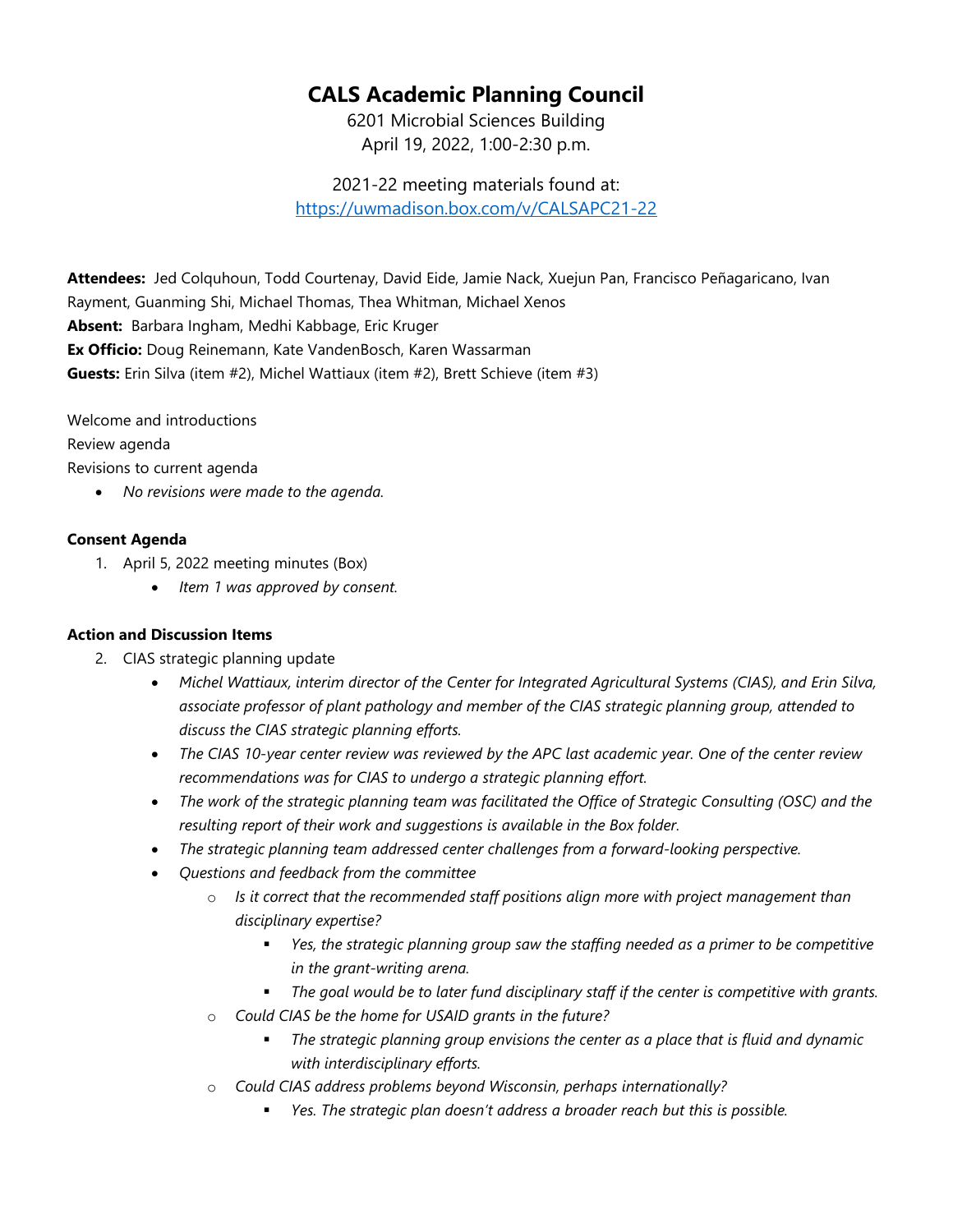- o *In CIAS's history, there has been a greater focus on small-to-mid sized operations, which is reflected in the composition of the Citizens Advisory Council (CAC). If the vision is to include larger systems with a larger span, what would that mean for the make-up of the CAC?*
	- *The CAC is a unique partner that provides a two-way communication with state stakeholders. The center came about because research at that time was not serving the needs of small-to-medium sized farms. Expanding the base to include larger operations will need to be considered.*
	- *The mission is being shifted from clientele-based to outcome-based which was a decision of strategic planning.*
- o *For the project management/development role, who prioritizes what topics are addressed? Will it be faculty coming with a request or the center starting an idea and looking for faculty to facilitate?*
	- *Topics could be identified either way. There is hope that the center will be recognized as a place where faculty members could find partners for ideas that are larger than their own discipline but this doesn't exclude the possibility of the director and governance identifying and focusing attention on core issues and specific grants for the center.*
- o *A center has a specific topical area to drive its mission. What topical area is the center addressing that faculty and staff aren't already within the college?*
	- *Currently, the CAC has been interacting with staff to determine priorities but in the new proposed structure of the center, the director and governance group will determine the priority areas, which is an important shift in governance and operations.*
- 3. Student international travel policy
	- *Brett Schieve, director of CALS Study Abroad and International Education, returned to the APC to present a revised draft of the student international travel policy, based on feedback received from the APC at the April 5 meeting.*
	- *The purpose of the proposed policy is to help ensure the health and safety of CALS students who are abroad.*
	- *Changes that were made to the draft policy, based on feedback from the APC. include:*
		- o *Clearer definition of who the policy is for, specifically designating undergraduate and graduate students*
		- o *Better language to implore faculty and staff to work with CALS Study Abroad in any situation where students travel internationally and earn academic credit*
		- o *Separation of research abroad from directed study and the inclusion of independent study*
		- o *Addition of the policy effective date*
	- *Questions and feedback from the committee.*
		- o *The changes address the ambiguities that had been discussed in the first meeting.*
		- o *Should there be a timeline within which faculty or students should contact the CALS Study Abroad office?*
			- *Because the conditions and requirements for international travel are so situational, there's not a timeline that works for all. However, the suggestion is welcomed and as the policy is communicated out, language may be included to suggest contacting the office as soon as possible.*
	- *Motion to adopt: Nack/Xenos*
	- *Vote to approve the draft policy: 11-0-0*
- 4. Double major policies and process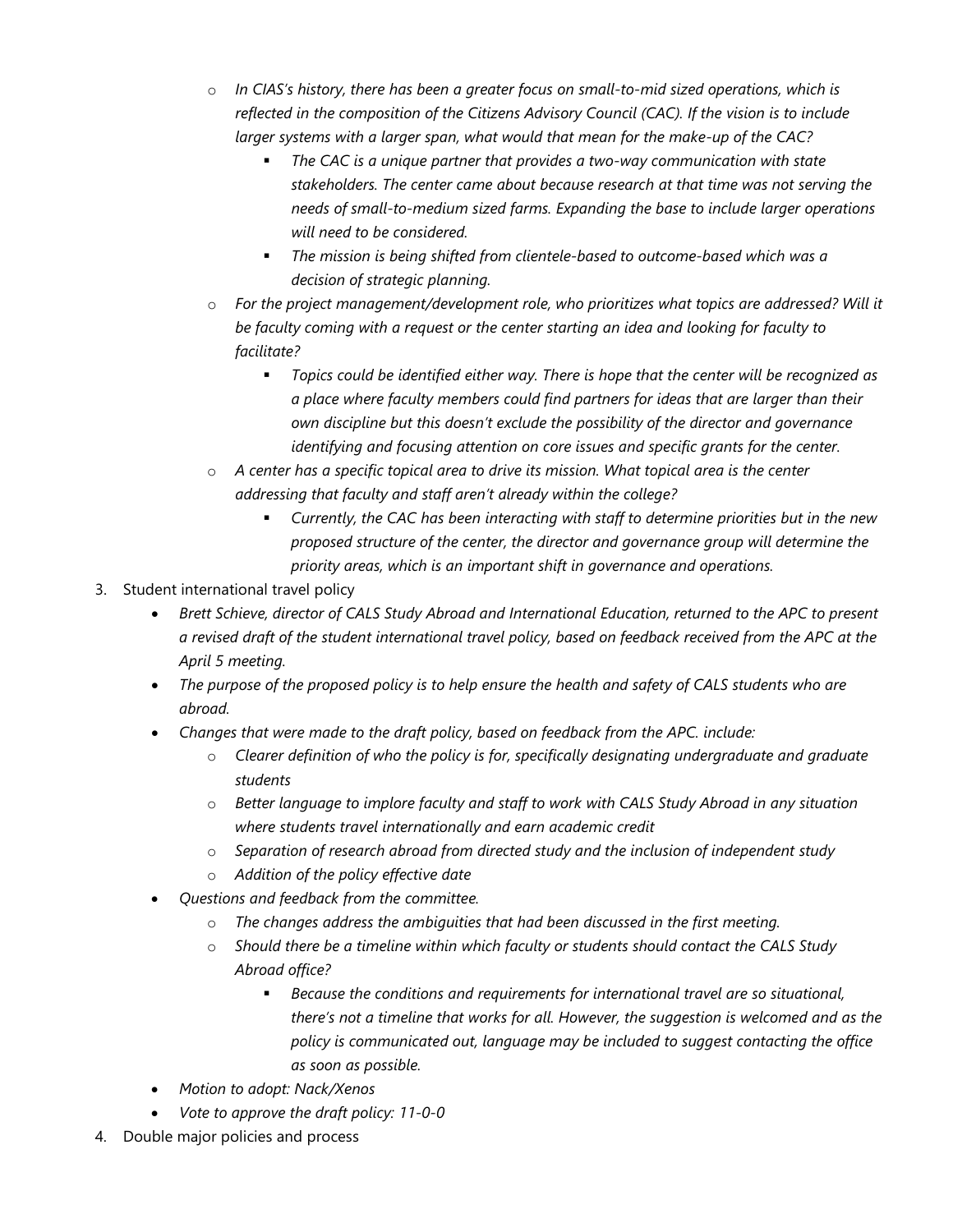- *A PowerPoint was presented to the APC to help give background and understanding on what the policies and processes are surrounding double majors. The PowerPoint is available in Box: [https://uwmadison.box.com/v/CALSAPC21-22.](https://uwmadison.box.com/v/CALSAPC21-22)*
- *A goal of this presentation is to extend knowledge that pursuing a double major within CALS is not difficult. In addition, the College of Letters & Science (L&S) and CALS processes are similar but have differences.*
- *In order to obtain a degree, a student must meet certain university requirements, then college requirements within the university requirements, and then major requirements within the college requirements. Majors are designed to stand alone.*
- *A double major is not a dual degree; a dual degree is rare and often pertains to a specialized degree.*
- *The CALS and L&S college requirements are different.*
- *When a major from another school or college is added, it is referred to as an AMAJ (additional major). In CALS there is only one available AMAJ which is Global Health. Students with a Global Health AMAJ would be students in schools or colleges other than CALS, held to their own school or college requirements.*
	- o *An L&S student that wants to add a CALS major would need to transfer into the college then add their L&S major as an AMAJ.*
	- o *Global Health is a trial for CALS into AMAJ.*
- *For a student in CALS to declare a double major, they have to submit a request form through Academic Affairs. In L&S, students declare through the department administering the major. A key difference in the two colleges is that CALS does enforce policy that adding another major does not significantly extend time to degree; L&S does not.*
- *Questions and feedback from the committee:*
	- o *What happens in a situation where a student is in L&S studying a foreign language and wants to pursue the CALS Biochemistry major?*
		- *Biochemistry is one of four of the majors that are shared between CALS and L&S.*
		- *A student could decide to be an L&S student and double major in L&S Biochemistry and their foreign language or could be a CALS Biochemistry student and add the language as an AMAJ.*
		- *The major requirements are very similar but the student's choice may be influenced by the small differences in college requirements.*
	- o *What would be the downside to making CALS majors more available as AMAJ options to L&S students?*
		- *There are some concerns, founded or not, about the additional administrative work of advising L&S students without receiving appropriate credit for the work, based on the budget model and how money is returned.*
		- *There is a perceived bias for incoming students to be placed in L&S and if those students can then easily pursue CALS majors that could perpetuate the problem.*
	- o *How many students in the Biology major are L&S and how many are CALS?*
		- *Of 1300 students in Biology, 590 are CALS students.*
		- *The information referenced is a couple years outdated, but looking at the four shared majors between CALS and L&S, at graduation, 66-75% are CALS students.*
			- *There is a net import of students from L&S to CALS.*
	- o *Are there restrictions on what L&S majors are available as AMAJ options?*
		- *There may be one or two exceptions, but nearly all L&S majors are available to CALS students as AMAJ options.*